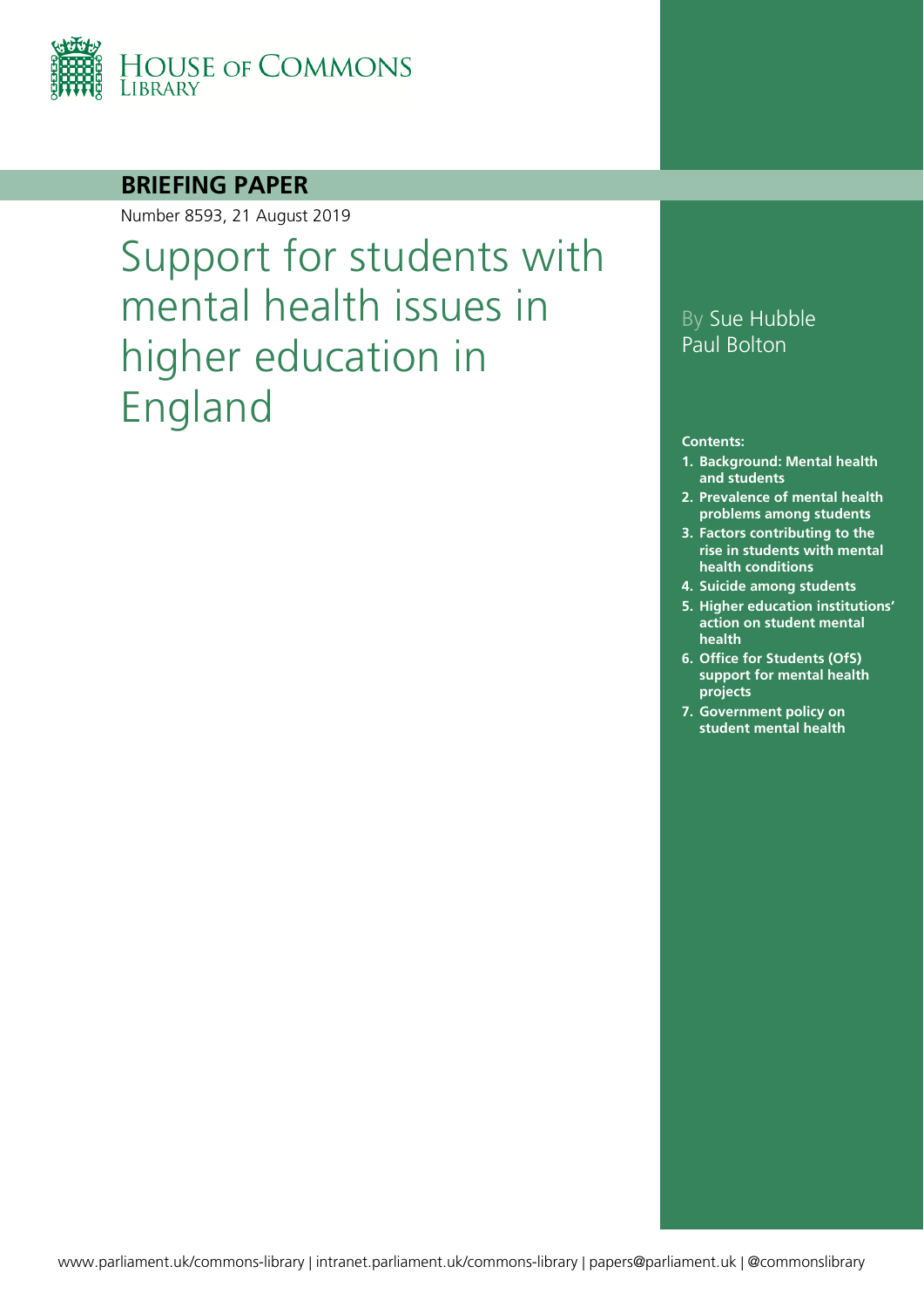# **Contents**

|                         | <b>Summary</b>                                                                                                                           |                      |
|-------------------------|------------------------------------------------------------------------------------------------------------------------------------------|----------------------|
| 1.                      | <b>Background: Mental health and students</b>                                                                                            | 5                    |
| 2.<br>2.1               | Prevalence of mental health problems among students<br>Student population reporting mental health conditions                             | 6<br>6               |
| 3.                      | Factors contributing to the rise in students with mental health conditions                                                               | 9                    |
| 4.<br>4.1               | Suicide among students<br>Statistics on student suicide                                                                                  | 10<br>10             |
| 5.<br>5.1<br>5.2<br>5.3 | Higher education institutions' action on student mental health<br>Legal requirements<br>Mental health strategies<br>Support for students | 13<br>13<br>13<br>13 |
| 6.                      | Office for Students (OfS) support for mental health projects                                                                             | 15                   |
| 7.<br>7.1               | Government policy on student mental health<br>Disabled Students' Allowance                                                               | 16<br>16             |
|                         |                                                                                                                                          |                      |

Cover page image copyright [And you haven't been to your doctor because?](https://www.flickr.com/photos/proimos/6870109454/in/photolist-bt67c1-ekSLJE-85dm87-85adiZ-85aefZ-85dk6m-85dnLE-85dkQA-85af2x-85adqi-85aeGP-85dmp5-85dj47-85adzz-85acMM-85acAz-85acXg-85ae9t-85aemx-85dmQS-85afBe-85djxu-85dkwh-85djiq-85dnay-85afgB-85dm2f-85acsK-85djMA-85dkqJ-qtiYRj-2iQfW-8SNxMK-7bKjKG-cBFQG-9Q7Go5-39cE8E-e62WCm-e6o2Y7-77QuHF-aShEik-8CdKHU-aShbHv-39cJnh-aD5TyP-39cJ99-ae1ZWW-cgBiuW-cgBjtw-cgBgch) By [Alex](https://www.flickr.com/photos/proimos/) [Proimos.](https://www.flickr.com/photos/proimos/) Licensed under [CC BY 2.0](https://creativecommons.org/licenses/by-nc/2.0/) / image cropped.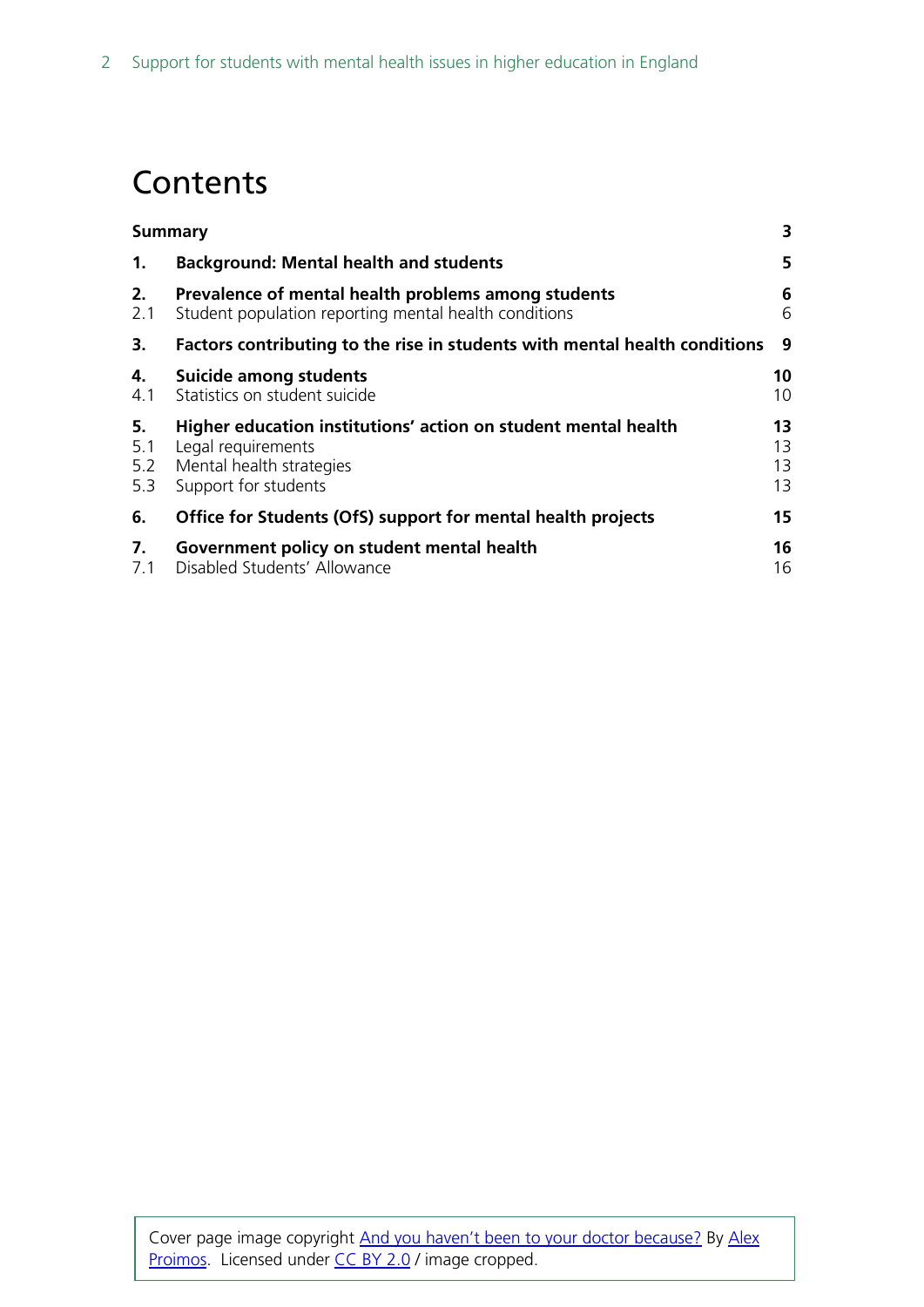# <span id="page-2-0"></span>Summary

Student mental health has been the subject of a number of reports as students are increasingly declaring mental conditions and reporting issues with stress and poor mental wellbeing. It has been suggested that student mental health is in 'crisis'.

The proportion of students who disclosed a mental health condition to their university has increased rapidly in recent years.



Source: [Equality and diversity data,](https://www.officeforstudents.org.uk/data-and-analysis/equality-and-diversity/) OfS

Surveys of students have found much higher rates of mental ill health than those disclosed to universities. A recent survey found that 21.5% had a current mental health diagnosis and 33.9% had experienced a serious psychological issue for which they felt they needed professional help. Survey responses are confidential and are likely to give a better idea of the full extent of mental ill health.

Many factors have been suggested as contributing to the rise in cases of mental ill health among higher education students – work pressures, moving away from home, financial worries, or more generally higher education institutions are said to be feeling the impact of the rise in metal health conditions among the 16-25 age population.

The effect of mental health issues on students can be serious and can lead to consequences such as: academic failure, dropping out of education, poorer career prospects and in the worst cases suicide.

Concern has been expressed about the availability of support for students with mental health conditions and the response of universities and higher education institutions.

In 2017 Universities UK, published [Stepchange](https://www.universitiesuk.ac.uk/policy-and-analysis/stepchange/Pages/default.aspx) Mental health in higher education. Stepchange provides a framework to help higher education providers embed good mental health across all university activities.

This briefing sets out data on the prevalence of student mental health conditions and outlines what action higher education providers, the government and the Office for Students are taking to help students with mental health issues. It also flags up how students can get support.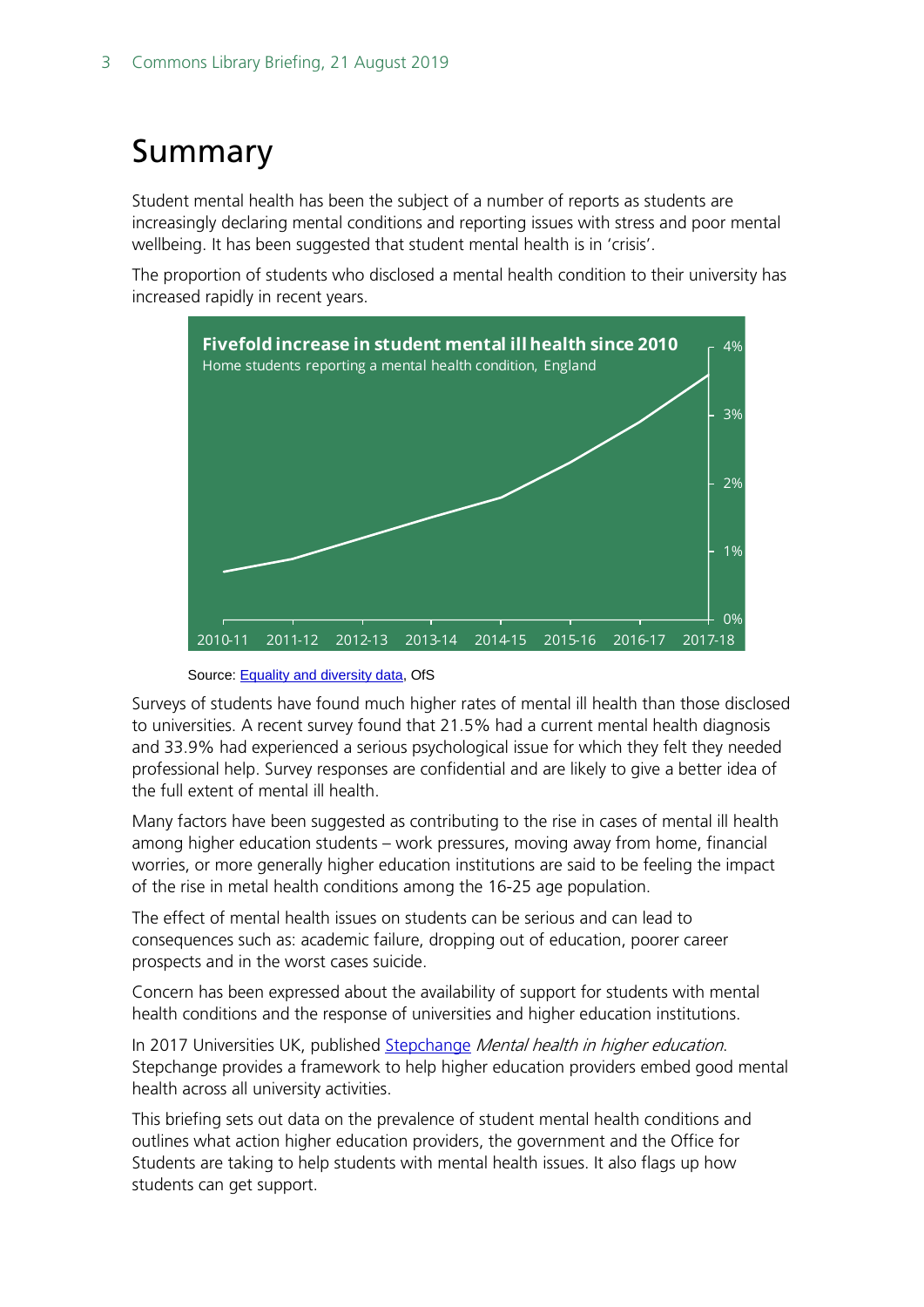4 Support for students with mental health issues in higher education in England

Library briefing, *[Mental health services for post-16 students in England](https://researchbriefings.files.parliament.uk/documents/CBP-8163/CBP-8163.pdf)*, 7 December 2017, also covers student mental health.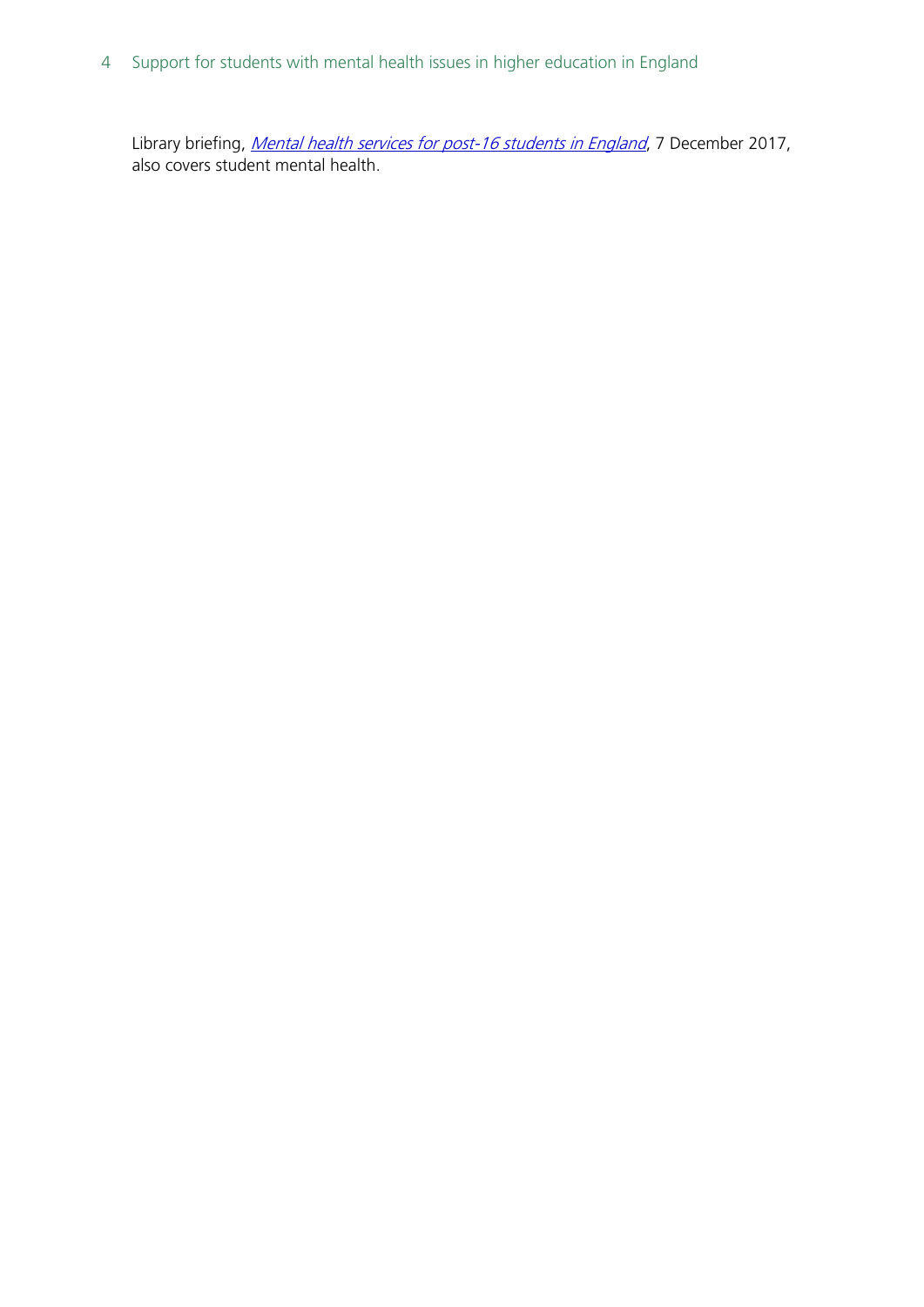## <span id="page-4-0"></span>1. Background: Mental health and students

Increasing numbers of students are reporting mental health conditions, metal distress and low levels of wellbeing. As a result, universities health and welfare support systems are experiencing increases in demand for mental health services.

Student mental health has been the focus of a number of reports:

- Higher Education Policy Institute, Measuring well-being in higher [education,](https://www.hepi.ac.uk/wp-content/uploads/2019/05/Policy-Note-13-Paper-May-2019-Measuring-well-being-in-higher-education-8-Pages-5.pdf) May 2019
- Insight Network, [University Student Mental Health Survey 2018](https://uploads-ssl.webflow.com/561110743bc7e45e78292140/5c7d4b5d314d163fecdc3706_Mental%20Health%20Report%202018.pdf), March 2019
- Education Policy Institute, *Prevalence of mental health issues* [within the student-aged population,](https://epi.org.uk/publications-and-research/prevalence-of-mental-health-issues-within-the-student-aged-population/) 10 September 2018
- Universities UK, Minding our future. Starting a conversation about [the support of student mental health](https://www.universitiesuk.ac.uk/policy-and-analysis/reports/Documents/2018/minding-our-future-starting-conversation-student-mental-health.pdf), 11 May 2018
- IPPR, Not by degrees: Improving student mental health in the UK's [universities](https://www.ippr.org/publications/not-by-degrees), September 2017
- Higher Education Policy Institute, *The invisible problem? Improving* [students' mental health](https://www.hepi.ac.uk/wp-content/uploads/2016/09/STRICTLY-EMBARGOED-UNTIL-22-SEPT-Hepi-Report-88-FINAL.pdf), September 2016

These reports suggest that student mental health and wellbeing has declined in recent years and that "higher education institutions need appropriate action and contingency planning to manage crises and risks associated with mental distress and illness". [1](#page-4-1)

In 2017 Universities UK, published [Stepchange](https://www.universitiesuk.ac.uk/policy-and-analysis/stepchange/Pages/default.aspx) Mental health in higher education. Stepchange provides a framework aimed at supporting university leaders to help embed good mental health across all university activities.

The impact of mental health issues on students can be serious and can lead to consequences such as: academic failure, dropping out of education, poorer career prospects and in the worst cases suicide.

Data on students in England from the **Office for Students** shows that students with a declared mental health condition were less likely than average to:

- continue in higher education after their first year
- achieve a first or upper second degree
- 'secure higher level employment' or go on to study as a postgraduate

The Office for Students pages on [Mental Health](https://www.officeforstudents.org.uk/advice-and-guidance/student-wellbeing-and-protection/mental-health/) give background on the issue, their role (in England) and advice for students.

<span id="page-4-1"></span>-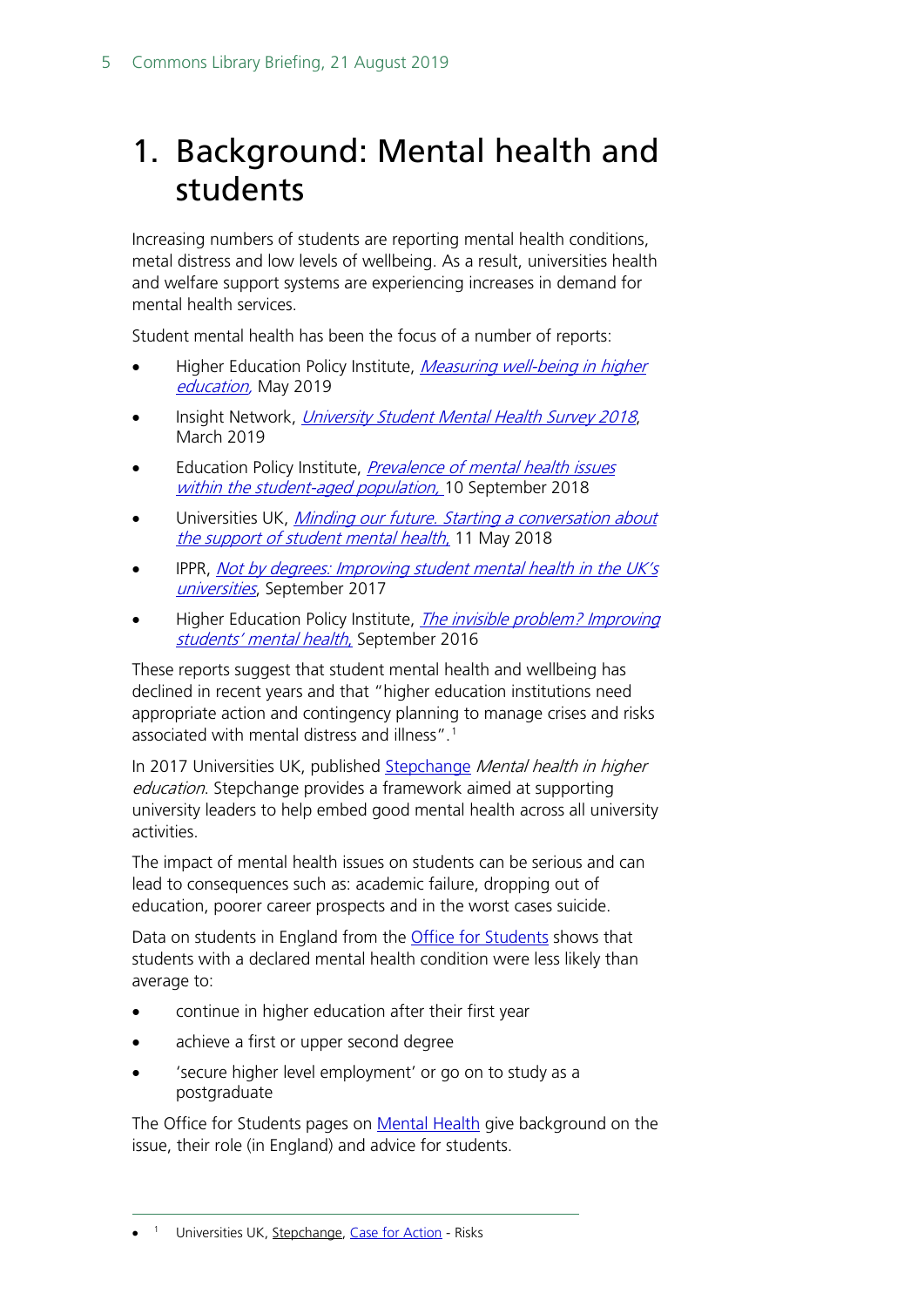# <span id="page-5-0"></span>2. Prevalence of mental health problems among students

### <span id="page-5-1"></span>2.1 Student population reporting mental health conditions

The Higher Education Statistics Agency collects data from students on any disability that they have, including mental health conditions. In 2017/18 283,000 students said they had a disability of some kind - this was 15.0% of all home students. Within this **66,700 said they had a mental health condition**; **3.5%** of all home students. The number saying that they had a mental health condition has **more than doubled** from just over 33,000 in 2014/15. Higher rates of mental health conditions were reported among:<sup>[2](#page-5-2)</sup>

- Women
- Undergraduates
- Full-time students
- Those in their second or later years

It is possible that some of the increase is due to students with mental health conditions being more likely to *report* this. This increase in disclosure may be because of greater public awareness and reduced stigma associated with mental ill health.

UCAS [reported](https://twitter.com/ucas_corporate/status/1128210848512712704) an increase in home applicants who 'declared' they had a mental health condition on their application between 2014 and 2018. This was up by nearly 10,000 to around 17,000.

## 2.2 Other evidence

A [survey by the Insight Network](https://www.rethink.org/media-centre/2019/03/student-mental-health)<sup>[3](#page-5-3)</sup> of almost 38,000 students in 2018 found that:

- 9% think about self-harming often or all the time.
- 43% are worried often or all the time
- 33% reported suffering from loneliness often or all the time
- 45% use alcohol or recreational drugs to cope with problems in their life
- 34% reported having a serious personal, emotional, behavioural or mental health problem for which they felt needed professional help. The most common diagnoses were depression (10%) and anxiety disorders (8%).

**21.5%** of students have a current mental health diagnosis. **33.9%** have experienced a serious psychological issue for which they felt they needed professional help.

Insight University Student Mental Health Survey 2018

<span id="page-5-2"></span>[Higher education student data, HESA.](https://www.hesa.ac.uk/data-and-analysis/students) Who's studying in HE?: Personal **[characteristics](https://www.hesa.ac.uk/data-and-analysis/students/whos-in-he/characteristics)** 

<span id="page-5-3"></span>Largest survey of its kind reveals extent of university students' struggles with [thoughts of self-harm, loneliness and anxiety,](https://www.rethink.org/news-and-stories/news/2019/mar/largest-survey-of-its-kind-reveals-extent-of-university-students-struggles-with-thoughts-of-self-harm-loneliness-and-anxiety/) 5 March 2019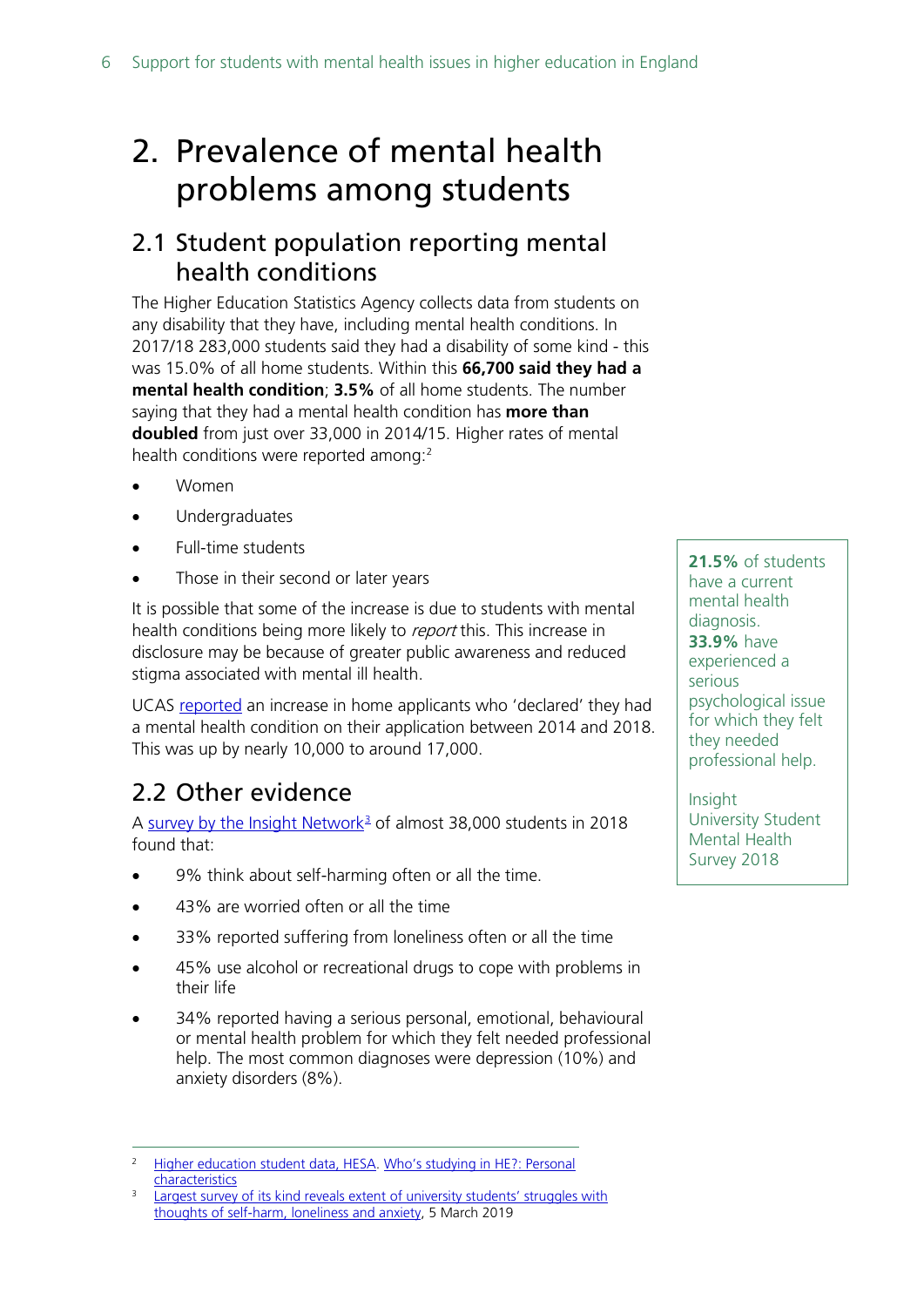A [report](https://www.ippr.org/research/publications/not-by-degrees) by the Institute for Public Policy Research (IPPR) in September 2017, [4](#page-6-0) looked at a wide range of different data sources and research on the subject and set out the following findings:

#### **The number of students to disclose a mental health condition to their institution has increased dramatically over the past 10 years**.

- In 2015/16, 15,395 UK-domiciled first-year students at HEIs in the UK disclosed a mental health condition – almost five times the number in 2006/07. This equates to 2 per cent of first-year students in 2015/16, up from 0.4 per cent in 2006/07.
- Mental health conditions account for an increasing proportion of all disability disclosed by first-year students (17 per cent in 2015/16, compared to 5 per cent in 2006/07).
- Female first-year students are more likely than male firstyear students to disclose a mental health condition (2.5 per cent compared to 1.4 per cent) (2015/16). In 2009/10, male and female students were equally likely to disclose a mental health condition (both 0.5 per cent).
- Undergraduates are more likely than postgraduates to disclose a mental health condition (2.2 per cent compared to 1.4 per cent) (2015/16).
- Just under half of students who report experiencing a mental health condition choose not to disclose it to their HEI.

#### **Students experience lower wellbeing than young adults as a whole**, **and experience lower wellbeing than was the case in previous years**.

• Young adults aged 20–24 are less likely than any other age group to record high levels of wellbeing (life satisfaction, feeling that things done in life are worthwhile, happiness and low anxiety). In 2017, less than 1 in 5 students reported high levels of each of these four key wellbeing indicators.

#### **Where support and treatment is lacking**, **poor mental health can lead to increased risk of students dropping out of university**, **or in the most severe and tragic cases**, **death by suicide.**

- A record number of students died by suicide in 2015. Between 2007 and 2015, the number of student suicides increased by 79 per cent (from 75 to 134).
- Suicide is, in general, often linked to the presence of mental health conditions, although just 25 per cent of people to die by suicide in the UK were in contact with mental health services during the year prior to their death.
- In 2014/15, a record number of students (1,180) who experienced mental health problems dropped-out of university, an increase of 210 per cent compared to 2009/10.

<span id="page-6-0"></span> <sup>4</sup> IPPR, [Not by degrees: Improving student mental health in the UK's universities,](https://www.ippr.org/research/publications/not-by-degrees) 4 September 2017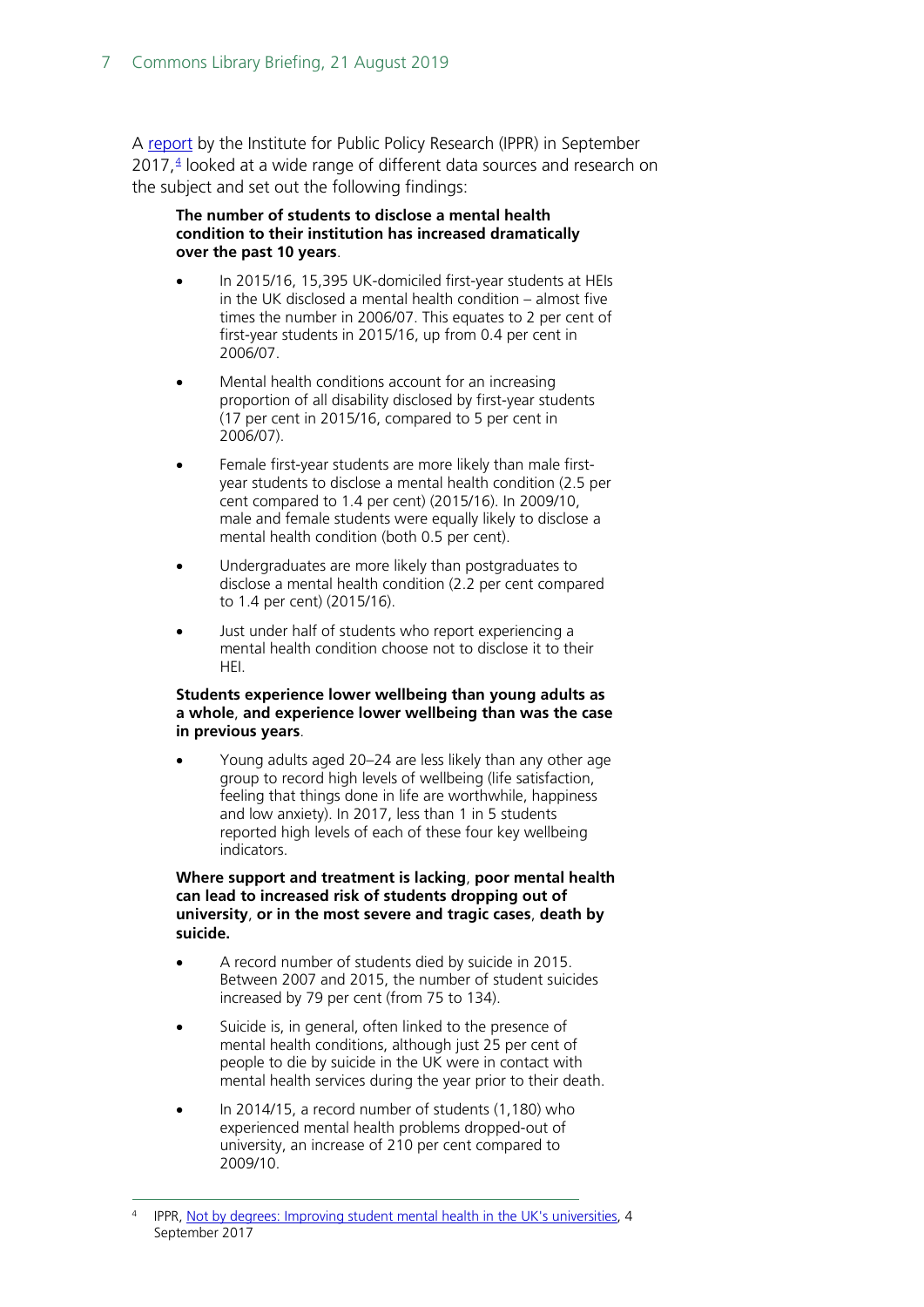#### […]

**Higher education providers have – over the past five years – experienced significant increases in demand for counselling and disability services**.

- 94 per cent report an increase in demand for counselling services, while 61 per cent report an increase of over 25 per cent. In some HEIs, up to 1 in 4 students are using, or waiting to use, counselling services.
- 86 per cent report an increase in demand for disability services, while 31 per cent report an increase of over 25 per cent. In some HEIs, up to 1 in 4 students are using, or waiting to use, disability services.

#### The author concluded:

While it is not possible to conclude from this data that overall prevalence of mental illness is increasing, it is evidence that a **growing number and proportion of students are seeking support and adjustments from their HEI in relation to a mental health condition**…

**There is a significant level of mental distress among the student population**, as demonstrated by surveys of self-reported mental health problems…

Students experience lower wellbeing than is the case among young adults as a whole, and would appear to experience lower wellbeing than was the case in previous years.

IPPR 2017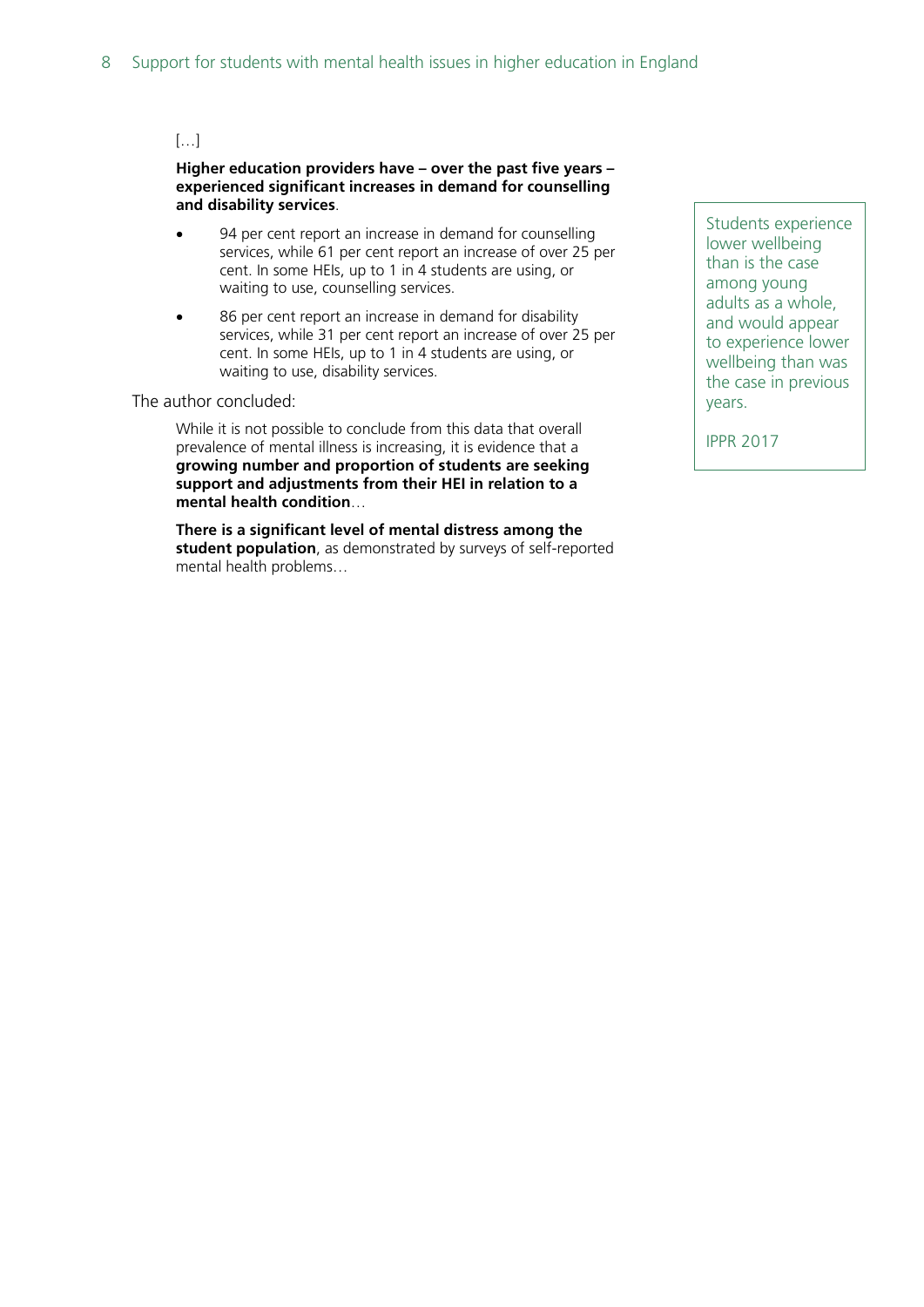# <span id="page-8-0"></span>3. Factors contributing to the rise in students with mental health conditions

A number of factors may be leading to the increase in the number of students reporting a mental health condition. One contributory factor is the rise in the number of **young undergraduates** - adults aged 16–24 today are more likely than previous generations of young adults to experience common mental health conditions. The 2017 IPPR report commented that "a large and growing proportion of people are choosing to enrol in undergraduate courses in the UK, with a majority falling within the age range in which there is an added risk of experiencing mental health problems".<sup>[5](#page-8-1)</sup>

The IPPR also commented on the increase in numbers of **disadvantaged students** and stated that,"while mental illness, mental distress and low wellbeing can affect all kinds of people, they are more common among those from more deprived socioeconomic backgrounds".<sup>[6](#page-8-2)</sup>

Students also report difficulties with **academic demands** and the pressure to get a high-class degree as a factor with mental health issues.

**Social pressures**, **moving away from home** and coping with **living independently** also cause problems for some students.

Some students also struggle with **financial worries** - increased tuition fees and the prospect of graduating with considerable levels of debt has also been found to cause stress among students. $^7$  $^7$ 

<span id="page-8-1"></span>IPPR [Not by degrees: Improving student mental health in the UK's universities](https://www.ippr.org/publications/not-by-degrees), 7 September 2017

ibid p32

<span id="page-8-3"></span><span id="page-8-2"></span>Ibid p35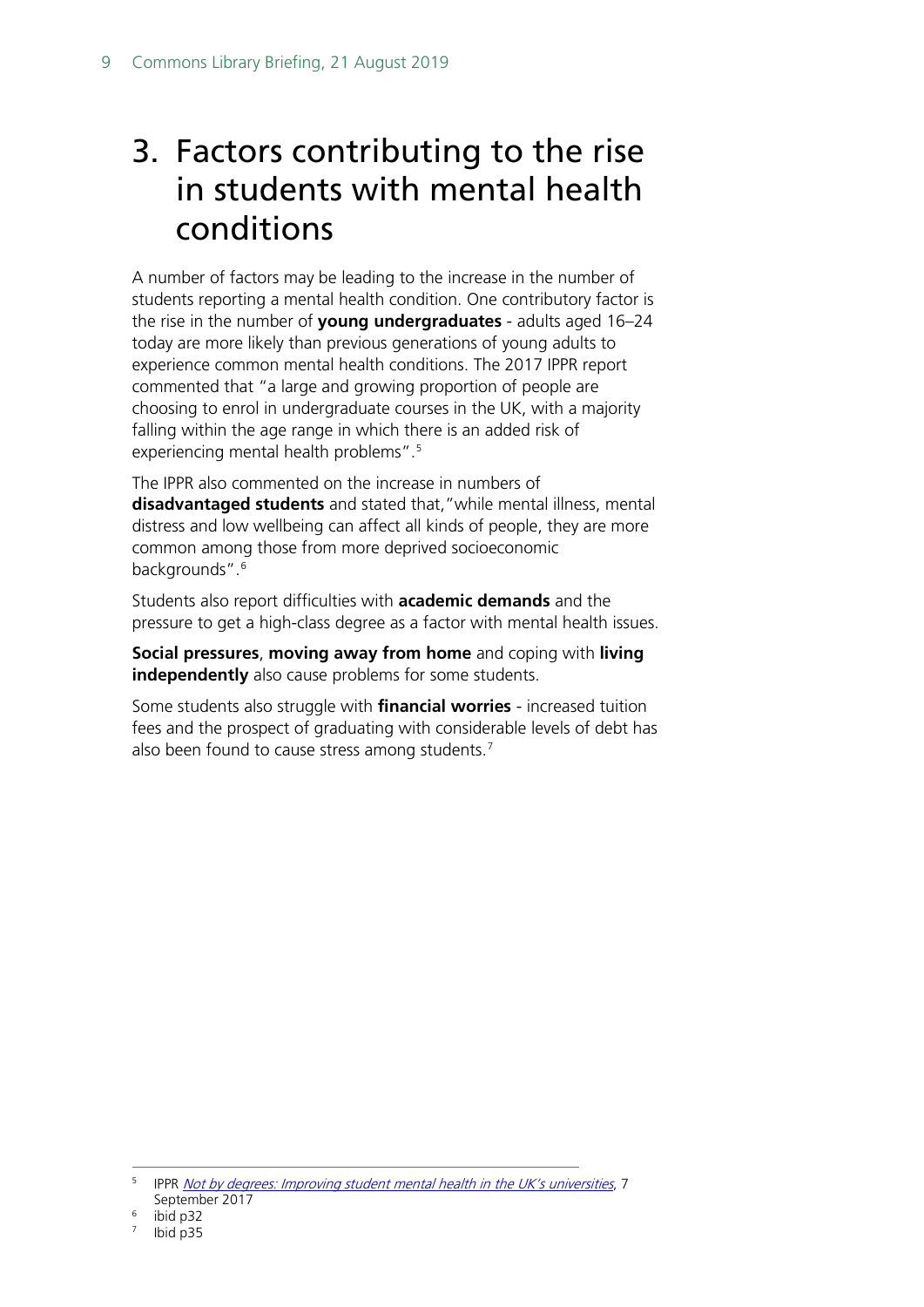## <span id="page-9-0"></span>4. Suicide among students

There is a strong connection between mental ill health and suicide or self-harm. The ability to identify students who are at risk of suicide is difficult. The **Stepchange** website states that only 12% of students who died by suicide were reported to be seeing student counselling services.

In September 2018 Universities UK (UUK) and PAPYRUS, a national charity dedicated to the prevention of young suicide, published Suicide [Safer Universities.](https://www.universitiesuk.ac.uk/policy-and-analysis/reports/Documents/2018/guidance-for-universities-on-preventing-student-suicides.pdf) This guidance provides a framework to help university staff understand student suicide, mitigate risk, intervene when students get into difficulties, and respond to deaths. The document also aims to help university leaders develop strategies to prevent student suicides.

A number of higher education institutions have introduced suicide prevention strategies. The University of Wolverhampton and the University of Cumbria employ [Connecting with People](http://www.connectingwithpeople.org/about) and the Columbia Suicide Severity Rating Scale (C-SSRS) – these approaches are preventative and include training for students and staff.

### <span id="page-9-1"></span>4.1 Statistics on student suicide

The Office for National Statistics (ONS) published an analysis of reported suicide among higher education students from England and Wales up to July 2017. This found that there were **95 suicides** amongst this population in the most recent 12 months and **1,330 in the 17 years to July 2017**. [8](#page-9-2)

The latest figure was an estimated rate of **4.7 per 100,000** students aged 18+. It is important to look at rates such as these when making comparisons to other groups of people and to past levels of suicide. The 2016/17 rate was the same as in the past two years. It has been above 5.0 per 100,000 in 2004/05 and 2013/14 and below 3.0 per 100,000 in 2007/08 and 2008/09. According to the ONS it is difficult to identify statistically significant differences over time due to the small numbers per year.

The charts below look at trends in the total number and rate since 2000/01. They also give a five year rolling average to help identify underlying trends.<sup>[9](#page-9-3)</sup>

<span id="page-9-2"></span>Estimating suicide among higher education students, England and Wales: [Experimental Statistics,](https://www.ons.gov.uk/peoplepopulationandcommunity/birthsdeathsandmarriages/deaths/articles/estimatingsuicideamonghighereducationstudentsenglandandwalesexperimentalstatistics/2018-06-25) ONS June 2018

<span id="page-9-3"></span>Note the rates for 2011/12 are calculated from an estimated population of students from England and Wales. Later figures use the actual student population from England and Wales.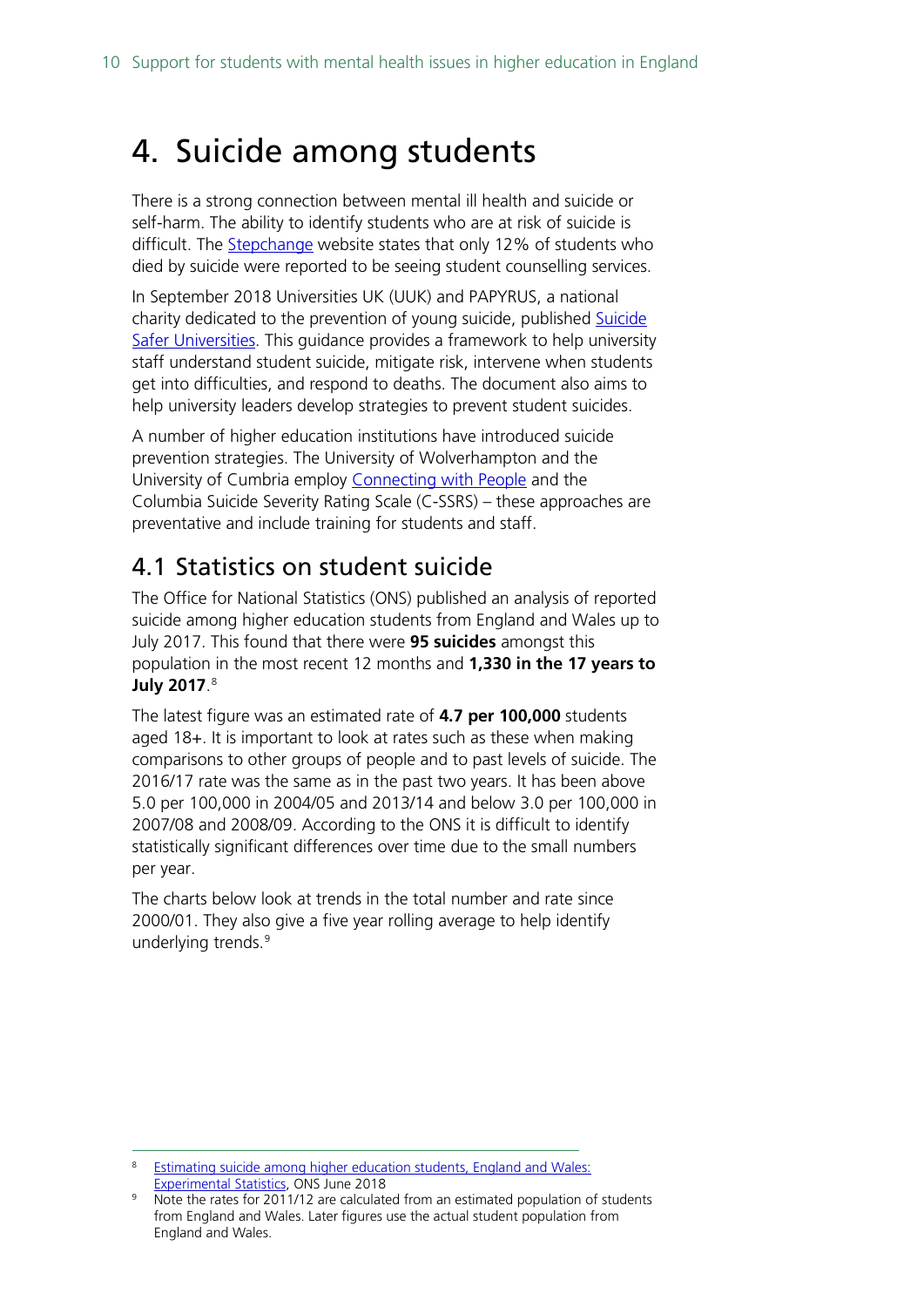



In the five years to July 2017 **the suicide rate among the general population was 'significantly higher' than among students**. This applies when the data are broken down by age group and by gender. For instance, it was 2.4 times higher among the general population aged 18-20.

Analysis of suicides among different groups of students in the five years to July 2017 found that the suicide rate was:

• Significantly higher among men at 6.7 per 100,000 compared to 2.8 among women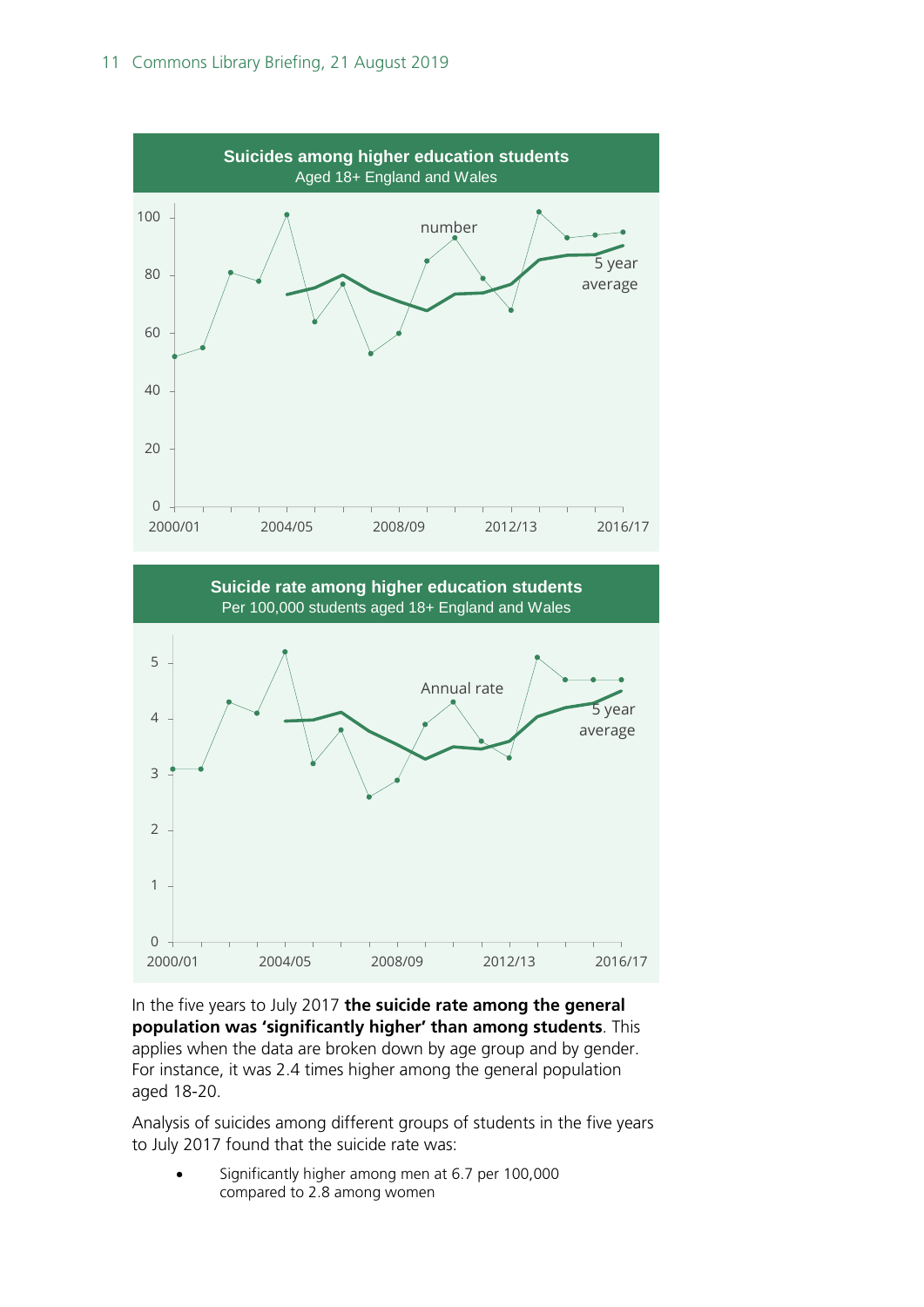- Significantly lower among those aged 20 and under at 2.8 per 100,000
- Significantly lower among Black students (compared to White students) at 2.7 per 100,000
- Significantly lower among postgraduates in their 20s than undergraduates of the same age.
- Not significantly different when analysed by mode of attendance or year of study.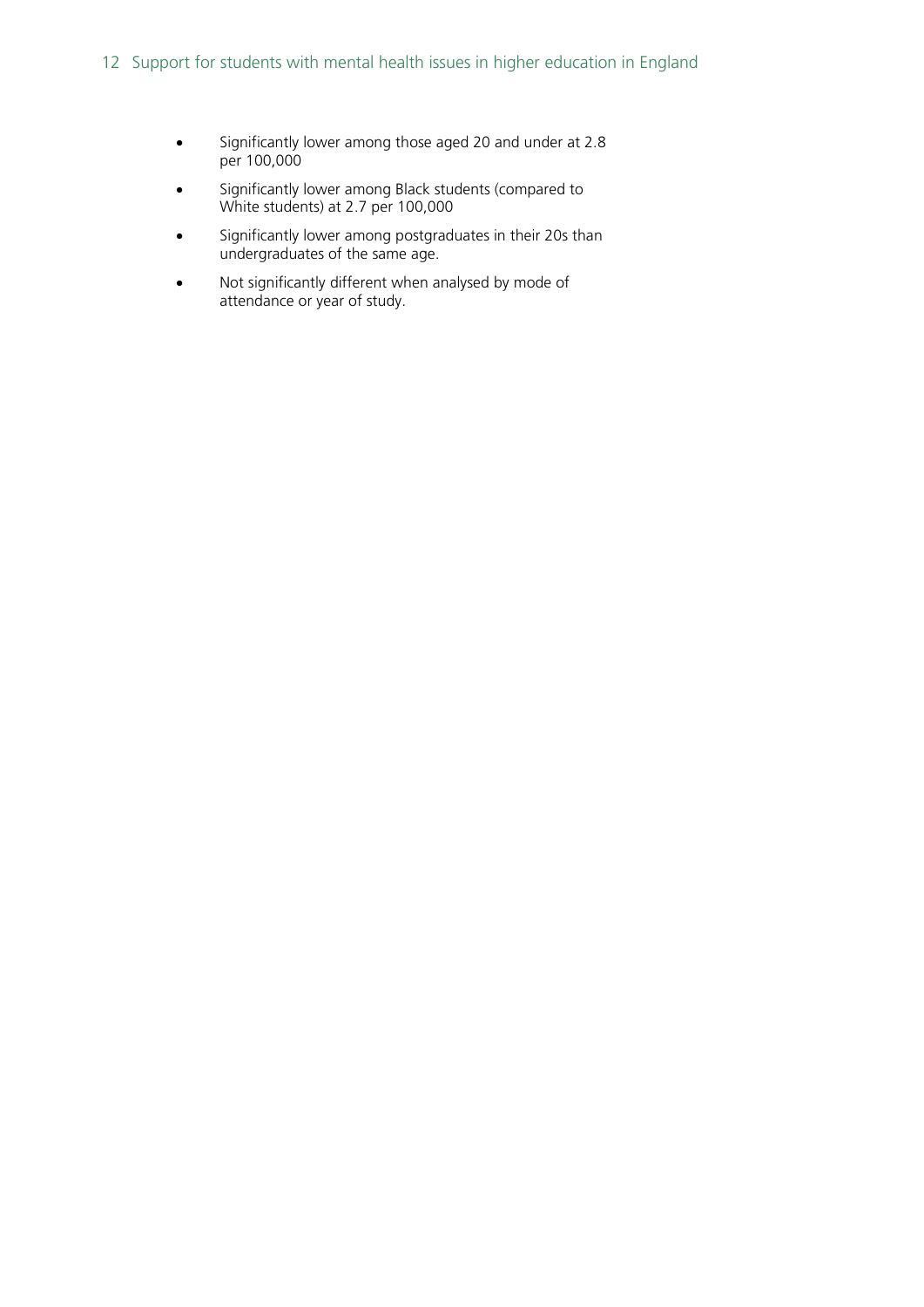# <span id="page-12-0"></span>5. Higher education institutions' action on student mental health

Universities are autonomous institutions and the way in which mental health provision is organised and delivered varies across the sector.

## <span id="page-12-1"></span>5.1 Legal requirements

Universities are generally accepted to have a **duty of care** towards their students and this includes a duty to ensure the health and welfare of their students.

HEIs also have duties under the Equality Act 2010 to provide '**reasonable adjustments**' for students with disabilities, which includes people with mental illnesses. The Act also protects individuals from discrimination based on their disability.

## <span id="page-12-2"></span>5.2 Mental health strategies

Most HEIs have a **mental health policy** which sets out the institution's approach to mental health services and provision for students. Mental health policy documents generally show a commitment to providing a supportive environment for students with mental health difficulties, however this does not always extend as far as providing dedicated onsite mental health services.

Universities UK, [Stepchange](https://www.universitiesuk.ac.uk/policy-and-analysis/stepchange/Pages/default.aspx) Mental health in higher education, provides guidance for higher education institutions on mental health strategies. The Stepchange **[Framework](http://www.universitiesuk.ac.uk/policy-and-analysis/stepchange/Pages/framework.aspx)** states that universities should adopt mental health as a **strategic priority**, and that institution should implement a **whole university approach** with students and staff involved at all stages. The **Framework** gives guidance on leadership, data, staff, prevention, early intervention, support, transition and partnerships.

HEIs, Student Minds, UUK, NUS and the DfE are collaborating together to develop a [University Mental Health Charter.](https://www.studentminds.org.uk/charter.html) The Charter will be a UKwide scheme to recognise and reward institutions that demonstrate good practice, make student and staff mental health a university- wide priority and deliver improved mental health and wellbeing outcomes. The content of the Charter aims to be published on the Student Minds website in December 2019, before assessment development and piloting in 2020, with a view to launching the scheme later in 2020. Further information on the Charter is available on the Student Minds website at [University Mental Health Charter FAQs.](https://www.studentminds.org.uk/charterfaqs.html)

## <span id="page-12-3"></span>5.3 Support for students

In most HEIs support for students with mental health issues is delivered through the **Student Services department**. Support may be provided through a specific Wellbeing Service, Counselling Service or Disability

Universities cannot address these challenges alone and we are working closely with the NHS locally and nationally to make sure that students get the care they need

[John de Pury,](https://www.theguardian.com/education/2019/mar/05/levels-of-distress-and-illness-among-students-in-uk-alarmingly-high)  [mental health policy](https://www.theguardian.com/education/2019/mar/05/levels-of-distress-and-illness-among-students-in-uk-alarmingly-high)  [lead at Universities](https://www.theguardian.com/education/2019/mar/05/levels-of-distress-and-illness-among-students-in-uk-alarmingly-high)  [UK, March 2019](https://www.theguardian.com/education/2019/mar/05/levels-of-distress-and-illness-among-students-in-uk-alarmingly-high)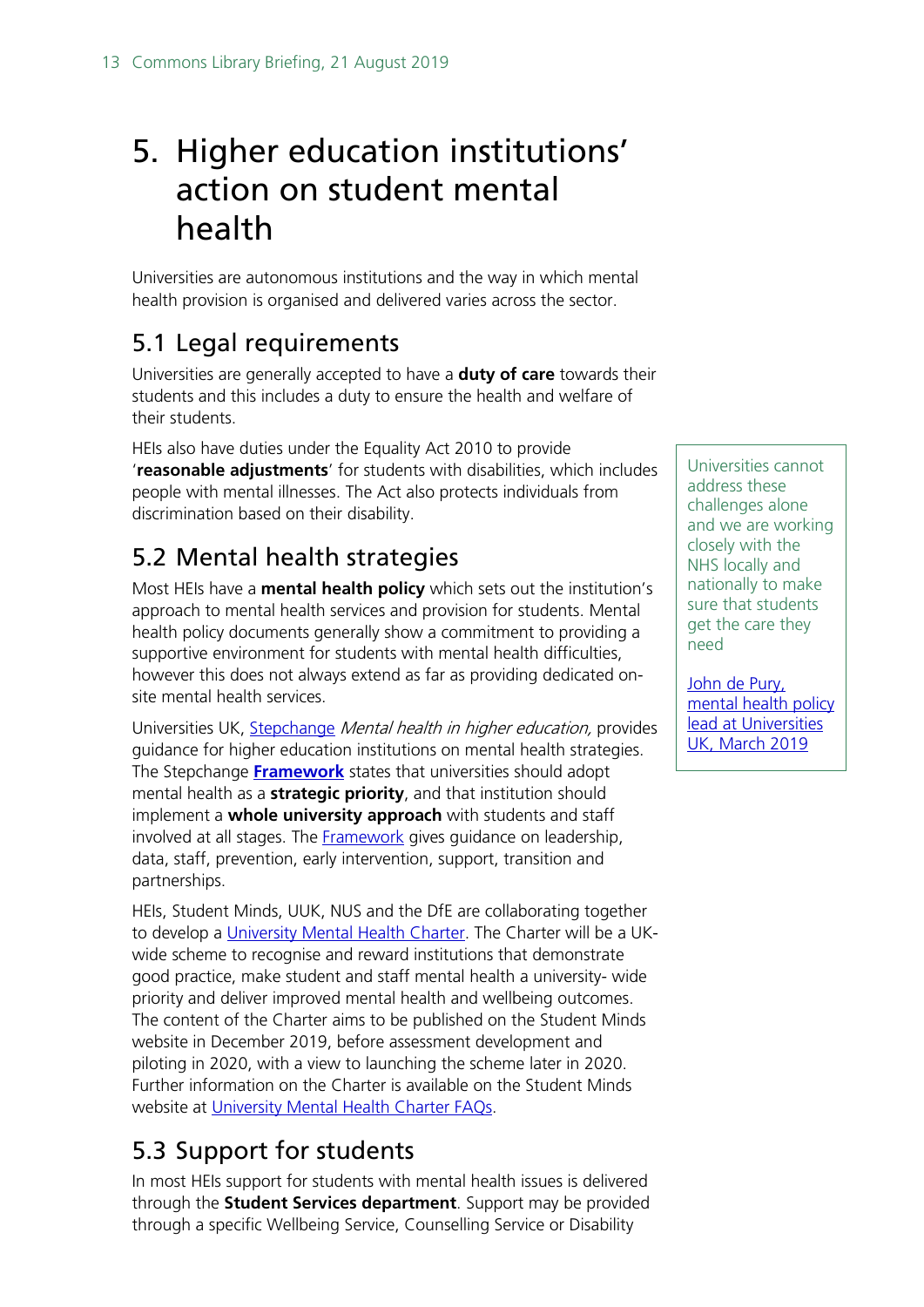Service. HEIs may provide counselling, student advice services, support networks, mental health workshops, or other resources. Students should look on their university's website to find out what specific support is available.

Students unions may also provide **student-led services** such as peer support groups and advice lines. Other student led organisations are:

- [Student Minds](https://www.studentminds.org.uk/) this is the UK's student mental health charity, their webpage, [Support for me,](https://www.studentminds.org.uk/supportforme.html) sets out how students can access support.
- **[Students Against Depression](https://www.studentsagainstdepression.org/about-us/) is an organisation which helps** students with the effects of depression and suicidal thinking.

#### Contacting parents

In June 2019 the Higher Education Policy Institute published their annual [Student Academic Experience Survey 2019](https://www.hepi.ac.uk/wp-content/uploads/2019/06/Student-Academic-Experience-Survey-2019.pdf)**.** The report questioned students about their wellbeing and asked if they would be happy for their institution to contact their parents if there were a concern about their mental health, most of students said that they would:

Overall most students (66%) were happy for their parents to be contacted in the event of extreme circumstances, with a further 15% happy in any circumstances and only 18% not happy for their parents to be contacted at all. This shines a light on the role institutions are expected to play in protecting students in the light of mental health issues and a general recognition among undergraduate students that parents may reasonably be expected to become involved. P49

The University of Bristol, which has experienced a number of student suicides, runs a scheme in which students can opt-in to allowing parents or trusted adults to be contacted - the scheme has a take-up of 95%.[10](#page-13-0)

<span id="page-13-0"></span><sup>&</sup>lt;sup>10</sup> ["Students want parents to be told in mental health crisis"](https://www.bbc.co.uk/news/education-48611593), BBC News, 13 June 2019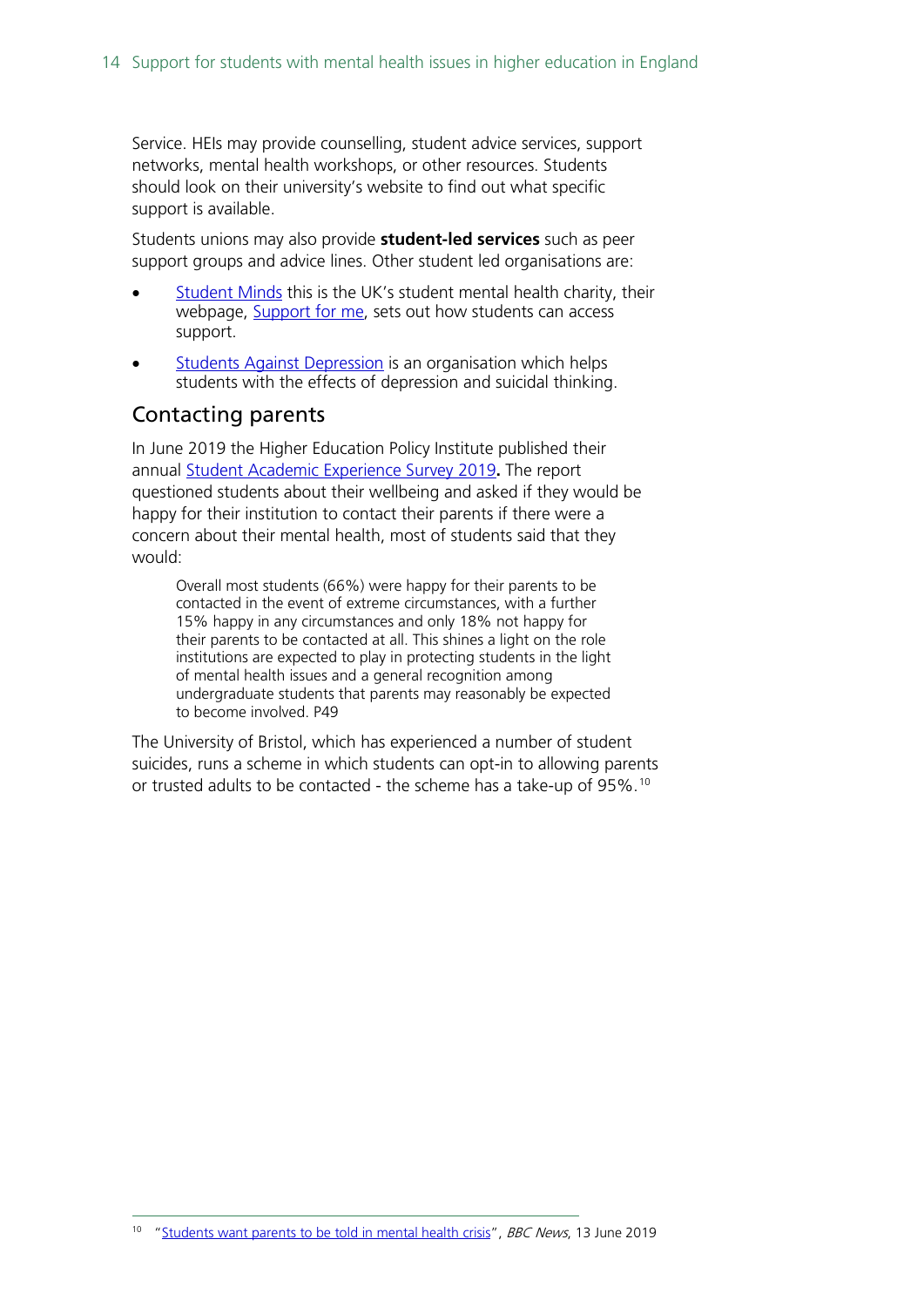# <span id="page-14-0"></span>6. Office for Students (OfS) support for mental health projects

The OfS administers a collaborative programme with higher education providers which aims to find innovative ways to combat the rise in student mental health issues and instigate a change in student support across the country. The OfS has awarded £6 million, with co-funding of £8.5 million, to ten collaborative projects. The programme covers 67 different universities, colleges and other organisations – including NHS, police and charities – across the ten projects.

Examples of funded projects include:

- early intervention scheme led by Northumbria University, in partnership with nine other organisations, which aims to reduce student suicide by using data analytics
- the University of the West of England, Bristol are leading a project to understand and advance the impact of partnership working between higher education and the NHS at both a regional and national level to improve mental health support for students
- work led by the University of Lincoln will focus on supporting students through the transition from school to university – the first year at university a time of additional vulnerability for students
- the University of Nottingham will address the specific mental health needs of international students
- Keele University will develop a 'whole community' approach to mental health and wellbeing for students by developing links with local authorities, police and NHS providers.

Details of the funded projects are in the OfS website at [OfS Challenge](https://www.officeforstudents.org.uk/advice-and-guidance/student-wellbeing-and-protection/improving-mental-health-outcomes/)  [Competition: Achieving a step change in mental health outcomes for all](https://www.officeforstudents.org.uk/advice-and-guidance/student-wellbeing-and-protection/improving-mental-health-outcomes/)  [students.](https://www.officeforstudents.org.uk/advice-and-guidance/student-wellbeing-and-protection/improving-mental-health-outcomes/)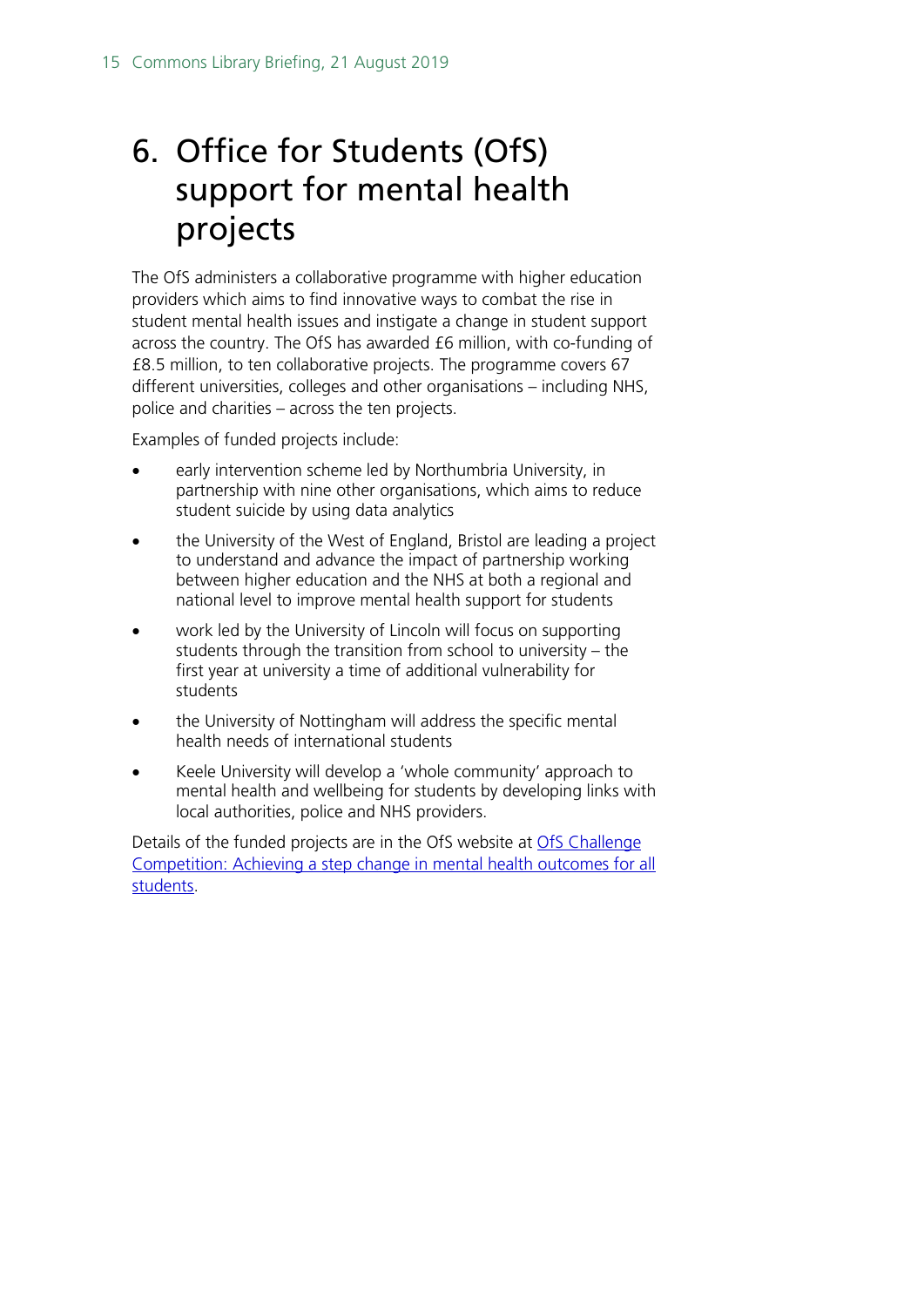## <span id="page-15-0"></span>7. Government policy on student mental health

The Government's actions to improve student mental health were outlined in a [PQ response](https://www.parliament.uk/written-questions-answers-statements/written-question/commons/2019-05-20/256293) on 23 May 2019:

Mental health is a priority for this government, which is why we continue to work closely with Universities UK (UUK) on embedding the Step Change programme within the sector. Step Change calls on higher education (HE) leaders to adopt mental health as a strategic priority and adopt a whole-institution approach to mental health, embedding it across all policies, cultures, curricula and practice.

In addition, the government actively backs the introduction of a sector-led University Mental Health Charter, launched in June 2018. This will drive up standards in promoting student and staff mental health and wellbeing. It will invite universities to meet high standards of practice, including in areas such as leadership, early intervention and data collection.

HE institutions (HEI) have legal responsibilities under the Equality Act 2010 to support students, including those with mental health conditions. It is for HEIs to determine what welfare and counselling services they need to provide to their students to offer that support.

The information requested is not held centrally regarding student suicide. However, in June 2018, the Office for National Statistics released experimental statistics estimating suicide among higher education students in England and Wales which can be found following this link:

[https://www.ons.gov.uk/peoplepopulationandcommunity/birthsde](https://www.ons.gov.uk/peoplepopulationandcommunity/birthsdeathsandmarriages/deaths/articles/estimatingsuicideamonghighereducationstudentsenglandandwalesexperimentalstatistics/2018-06-25) [athsandmarriages/deaths/articles/estimatingsuicideamonghighered](https://www.ons.gov.uk/peoplepopulationandcommunity/birthsdeathsandmarriages/deaths/articles/estimatingsuicideamonghighereducationstudentsenglandandwalesexperimentalstatistics/2018-06-25) [ucationstudentsenglandandwalesexperimentalstatistics/2018-06-](https://www.ons.gov.uk/peoplepopulationandcommunity/birthsdeathsandmarriages/deaths/articles/estimatingsuicideamonghighereducationstudentsenglandandwalesexperimentalstatistics/2018-06-25) [25.](https://www.ons.gov.uk/peoplepopulationandcommunity/birthsdeathsandmarriages/deaths/articles/estimatingsuicideamonghighereducationstudentsenglandandwalesexperimentalstatistics/2018-06-25)

The government has worked with UUK, the Office for Students, and other stakeholders to develop guidance on measures to help prevent suicide and deal sensitively with issues that may arise when tragedy does occur. This guidance was published in September 2018, ahead of the 2018/19 academic year.

As independent and autonomous bodies, HEIs are responsible for decisions regarding required training for their staff and have a duty of care to their staff, like all employers, as well as to their students.

## <span id="page-15-1"></span>7.1 Disabled Students' Allowance

The Government also provides support for students with mental health conditions through the **Disabled Students' Allowance**. DSAs cover some of the extra costs incurred as a result of a mental health problem, long term illness or any other disability. This funding is paid on top of other student finance and does not need to be repaid. The DSA can pay for:

specialist equipment, such as a computer, if you need it because of your mental health condition or another disability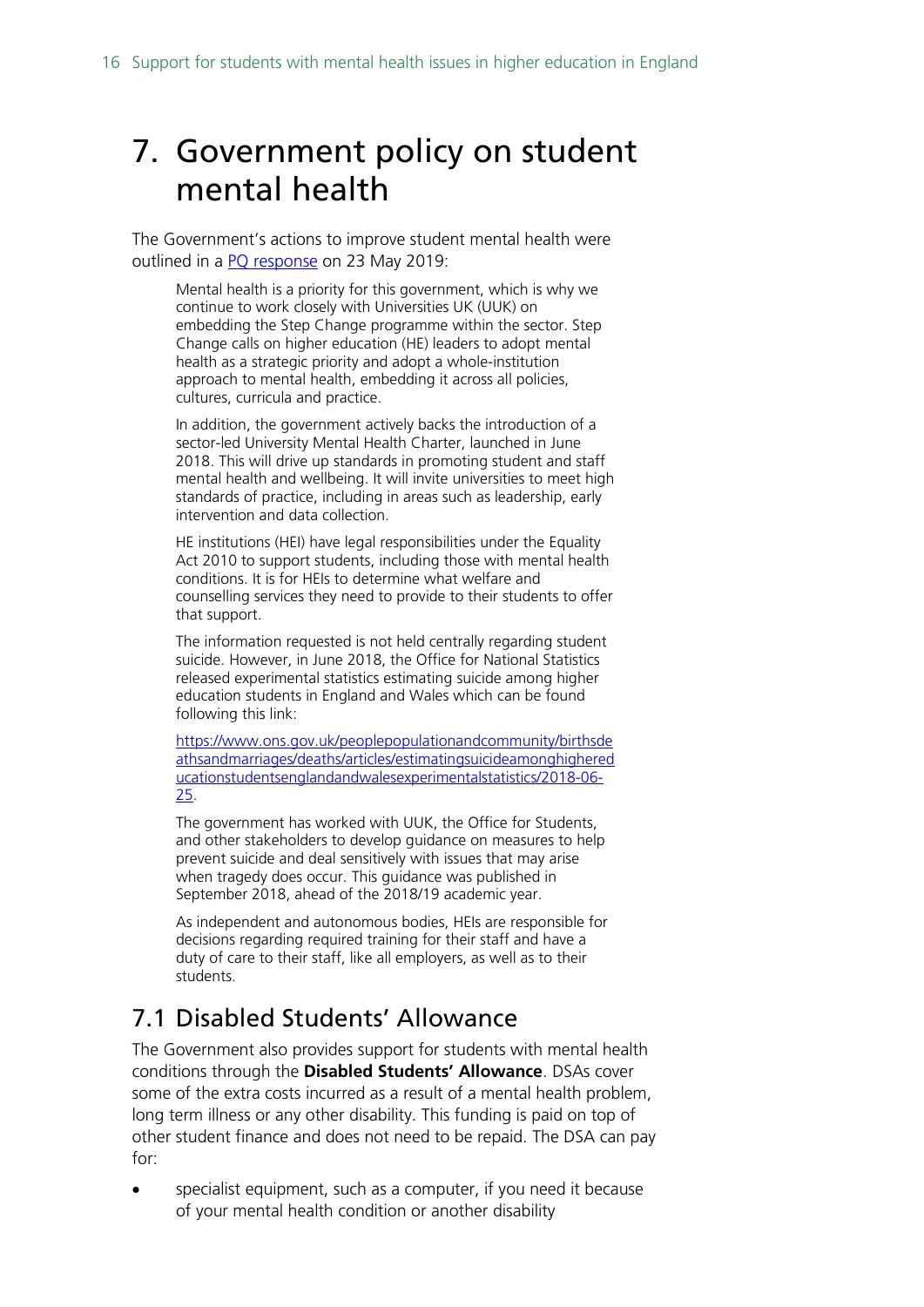- non-medical helpers
- extra travel as a result of your mental health condition or disability
- other disability-related costs of studying

Information on DSAs and eligibility requirements are on the GOV.UK website at **Help if you're a student with a learning difficulty, health** [problem or disability.](https://www.gov.uk/disabled-students-allowances-dsas)